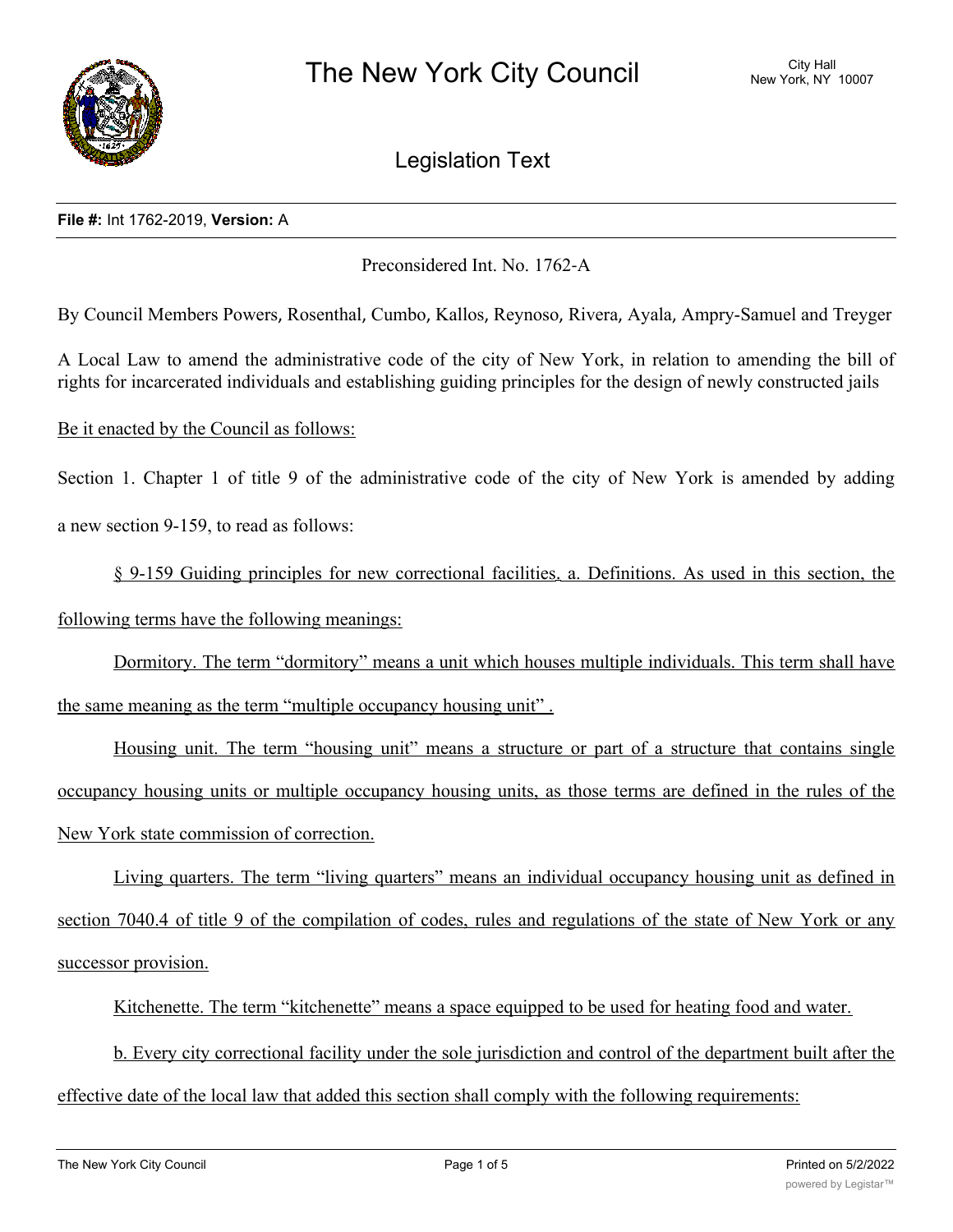1. Design requirements. Each such facility shall be designed, where practicable, in a manner that deprioritizes an institutional appearance and the use of bars.

2. General requirements. Each such facility shall include:

(a) a call button or telephone in each room that incarcerated individuals may use to contact staff;

(b) infrastructure that provides internet capability, subject to security and safety protocols of the department;

(c) designated spaces for re-entry services and programming, with sufficient space and infrastructure to accomplish the purposes of the services offered therein;

(d) access to clinical space for each housing unit, with 24 hour access to emergency response;

(e) systems that provide heating and air conditioning;

(f) visiting spaces, waiting areas, and other spaces in which visitors frequent that include an area that is suitable for children; and

(g) an outdoor recreation area.

3. Individual living quarters. Each individual living quarter in such facility shall:

(a) be no less than 75 square feet (6.97 square meters) in total area and no less than six feet (1.83 meters) in any direction;

(b) contain a functioning toilet, sink with potable water, single bed, and a closeable storage container for

## personal property for a single person;

(c) have at least one window with access to natural light. The total area of all windows in each living quarter shall be a least one-tenth the floor area of such room;

(d) contain no more than one single bed and house no more than one person; and

(e) contain at least one light that can be turned on and off.

4. Dormitories. Each dormitory in such facility shall: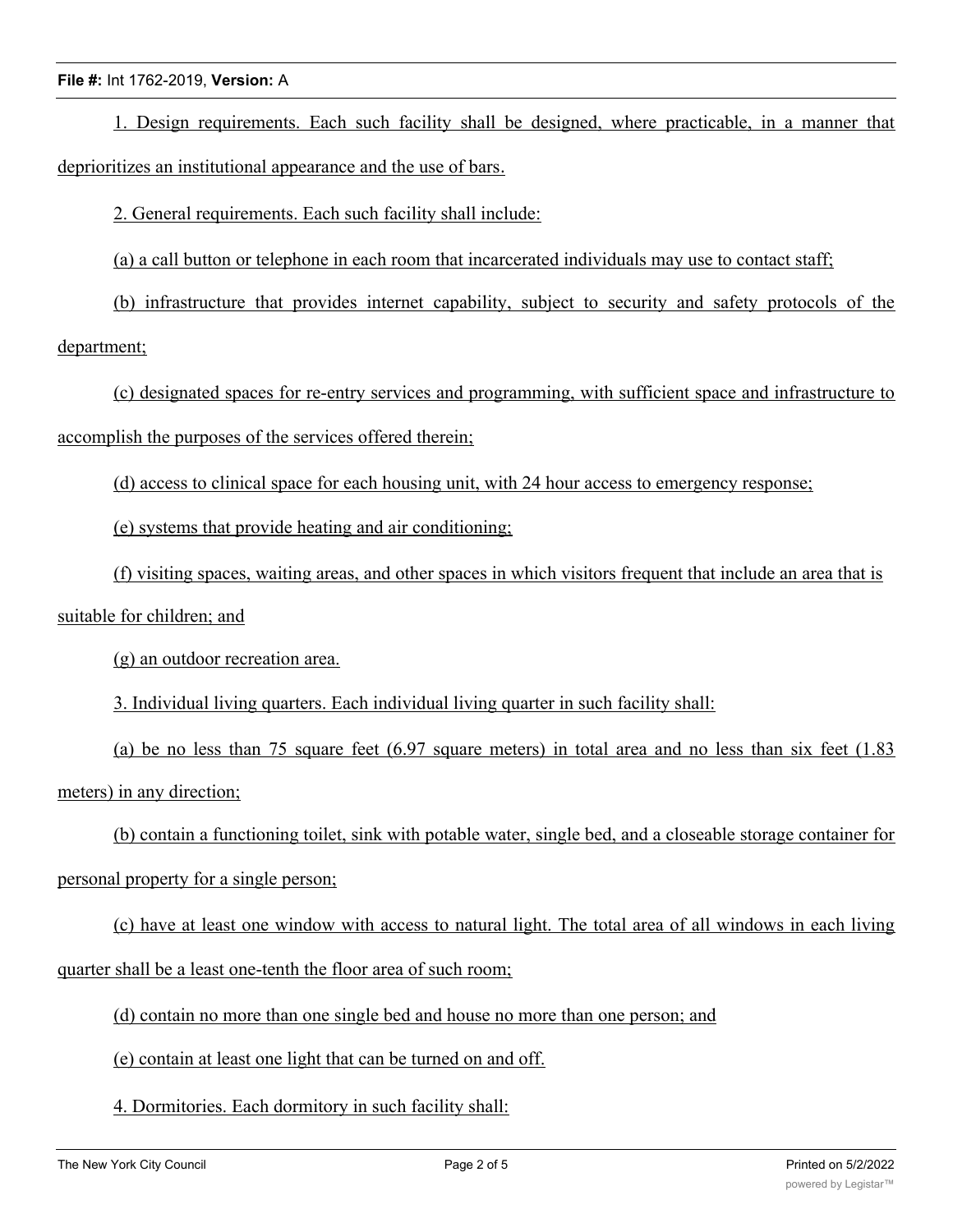(a) be equipped with a sufficient number of toilets and sinks, and provide showers in accordance with the minimum standards of the New York city board of correction and the guidelines of the New York state commission of correction for multiple occupancy housing units;

(b) have at least one window with access to natural light in each living space within such dormitory. The total area of all windows in each dormitory shall be a least one-tenth the floor area of such space; and

(c) contain a minimum of 75 square feet (6.97 meters) of floor space per person in the sleeping area.

5. Housing units. Each housing unit in such facility shall

(a) include a recreation area with access to fresh air and natural light; and

(b) contain a kitchenette.

6. Bathrooms shall be accessible at all times to individuals housed in each such facility.

c. The department shall digitize paper-based communications and ensure that correctional facilities built after the effective date of the local law that added this section are wired in such a fashion to allow for such electronic communications. Such communication shall include but not be limited to (1) the location of incarcerated individuals, (2) communications between staff, (3) the filing of grievances, and (4) communications regarding bail status, in accordance with standards set by correctional oversight agencies.

d. This section is not intended to encompass the entirety of standards to apply to jail facilities.

§ 2. Subdivision g of section 9-136 of the administrative code of the city of New York, as added by local law number 134 for the year 2019, is amended to read as follows:

g. The department shall install grievance kiosks in each facility where incarcerated individuals may file grievances electronically and in a private setting by [January 2026] December 31, 2026. Such kiosks shall be accessible in multiple languages and shall provide incarcerated individuals physical receipts confirming filing. If a request made through the kiosk is not subject to the [inmate] grievance and review process, the kiosks shall provide incarcerated individuals with information regarding where the grievance should be redirected.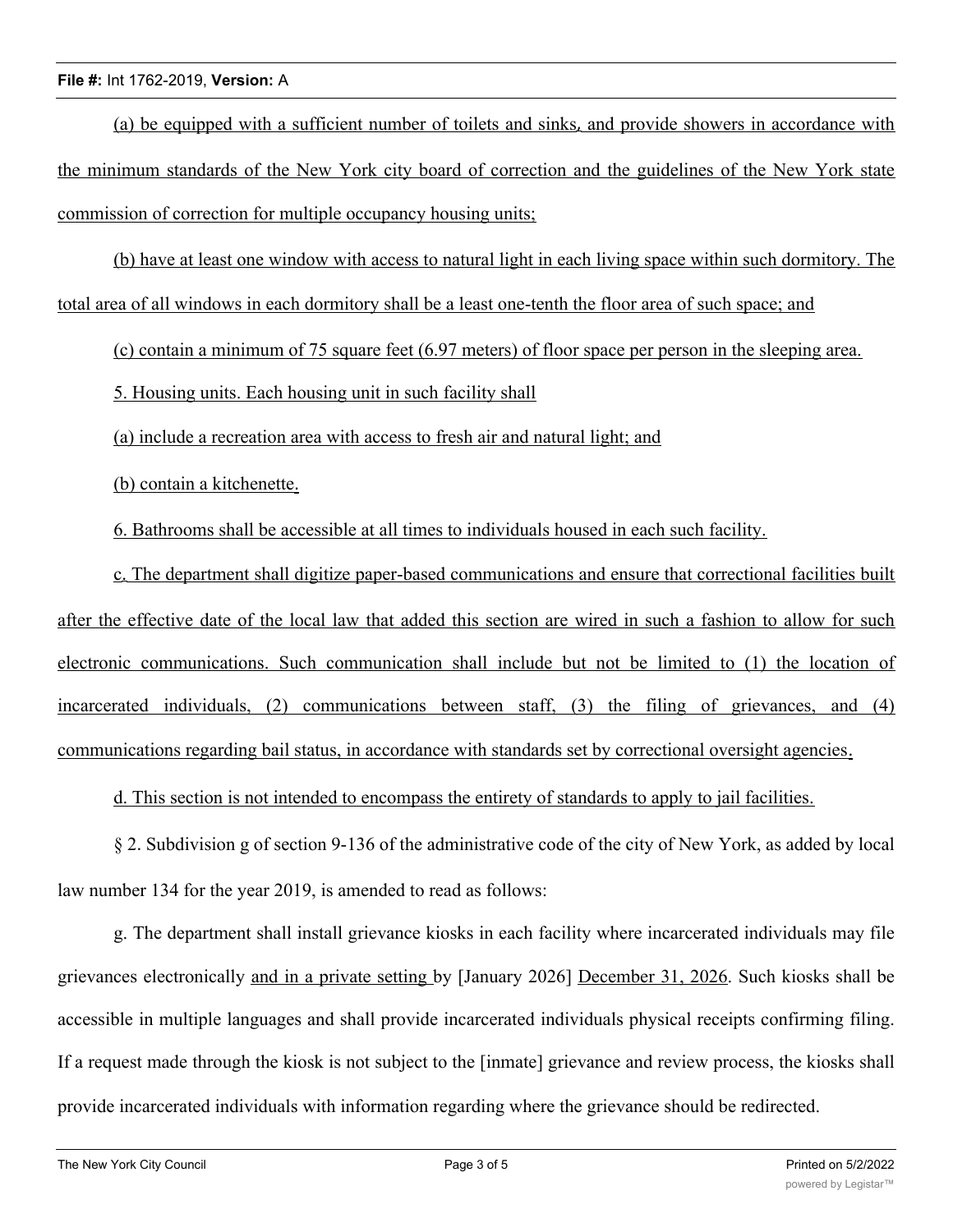§ 3. Section 9-139 of the administrative code of the city of New York, as amended by local law number 91 for the year 2015, is amended to read as follows:

§ 9-139 [Inmate] Bill of rights for incarcerated individuals. a. The department shall inform every [inmate] incarcerated individual upon admission to the custody of the department, in writing, using plain and simple language, of their rights under department policy, which shall be consistent with federal, state, and local laws, and board of correction minimum standards, on the following topics: non-discriminatory treatment, personal hygiene, recreation, religion, attorney visits, access to legal reference materials, visitation, telephone calls and other correspondence, media access, due process in any disciplinary proceedings, health services, safety from violence, and the grievance system.

b. The department shall inform every [inmate] incarcerated individual upon admission to the custody of the department, in writing, using plain and simple language, of their responsibilities under the department's rules governing their [inmate] conduct.

c. The department shall inform every [inmate] incarcerated individual upon admission to the custody of the department, in writing, using plain and simple language, of available services relating to education, vocational development, drug and alcohol treatment and counseling, and mental health treatment and counseling services.

d. The department shall publish on its website any documents created pursuant to this section. Such documents shall be available in English and Spanish.

e. Within 24 hours of admission to the custody of the department, the department shall provide to each [inmate] incarcerated individual an oral summary of the rights and responsibilities enumerated in subdivisions a, b, and c of this section in their [the inmate's] preferred language, if the language is accessible through the city's language access plan. The department shall make a good faith effort to provide an oral summary in languages that are not accessible through the city's language access plan as soon as practicable.